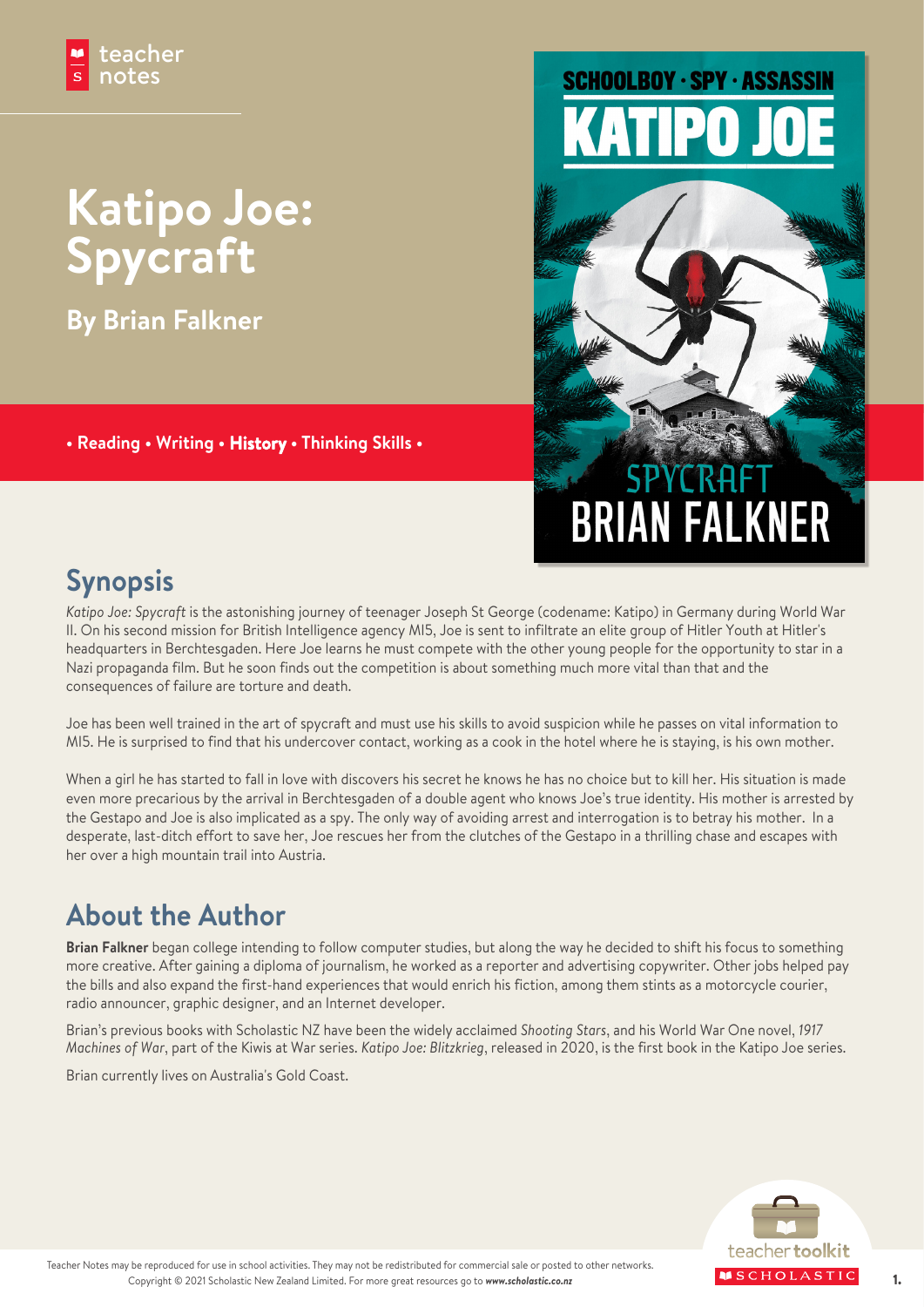## **Writing Style**

Katipo Joe is a gripping adventure novel about a 15-year-old boy called Joe who trains as a spy and is sent to Germany on a mission. He thinks he is there to rescue his mother, while the secret service wants him to infiltrate an elite German youth group. Joe is trying to make sense of his life, justify his actions, and live with his guilt. He must learn to fit in with the group and do well in the competition, while at the same time finding out valuable information that might save millions of lives. The book is written in easy-to-understand language that will appeal to teenagers aged 13–18. The novel has one main character, seven secondary characters, and numerous peripheral characters including his mother. It also:

- is a gripping adventure story set in Germany during World War II
- is written in present tense, third person point of view
- touches on themes of survival, personal responsibility, heroism, personal sacrifice, loss of innocence, and war
- has an emphasis on light and dark, representing good vs evil
- includes snippets of memoir that foreshadow events coming up, but sometimes give false leads, tricking the reader
- includes historical photographs at the back of the book, as well as a glossary and author biography
- is set amidst actual events, and references real people.

### **Shared Learning and Discussion Points**

The novel has been divided up into five parts as follows: Front matter, pp.1–15; Book 1, pp. 16–91; Book 2, pp. 92–285; Book 3, pp.286–412; back matter pp.413–429.

During the shared sessions, encourage students to ask questions to clarify their understanding of characters and events. Have them make predictions, inferences and relate to their own experiences. Also encourage students to identify themes and explain how they are developed in the novel. Read the passages aloud and or students read alongside or by themselves.

#### **ASK YOUR STUDENTS:**

Look at the cover and read the blurb.

- When and where is this story set? How can you tell?
- Who is the main character in the story?
- What do you think this story is about? Why do you think that?
- What do you already know about World War II?

#### **Comprehension questions Front matter, pp.1–15**

• What is the author's intentions with these preliminary pages? Is Brian Falkner setting scene, or tone?

#### **Book 1, pp. 16–91**

- How has the author included the senses in the opening scene? Name the senses used. (Chapter 1)
- What is Joe's spy name and why have they chosen that particular spider? As a symbol, what else do spiders represent? (Chapter 1)
- How has the author hooked us in with this chapter?What suspense technique has he used?
- How has the author described this secondary character, Jürgen Weyl, his external appearance and implied personality? (Chapter 2)
- How has the author increased tension in chapter 2?
- Why do you think the author has switched point of view in chapter 2?
- Why do you think the paper appears crinkled in places?
- Why do you think the Gestapo officer has selected Jürgen and why do you think the grey-haired woman followed them?
- How has the author created distance with the protagonist in the opening scene in chapter 3?
- Give examples of the use of imagery in chapter 3 and how do these add to the scene?
- How has Joe disguised himself and what did he have to do to get rid of any evidence that he'd been in England recently, as well as his parachute?
- How has the author increased the tension partway through this chapter and how does Joe get himself out of his tricky situation? What does it say about his character?



Teacher Notes may be reproduced for use in school activities. They may not be redistributed for commercial sale or posted to other networks. Copyright © 2021 Scholastic New Zealand Limited. For more great resources go to *www.scholastic.co.nz* 2.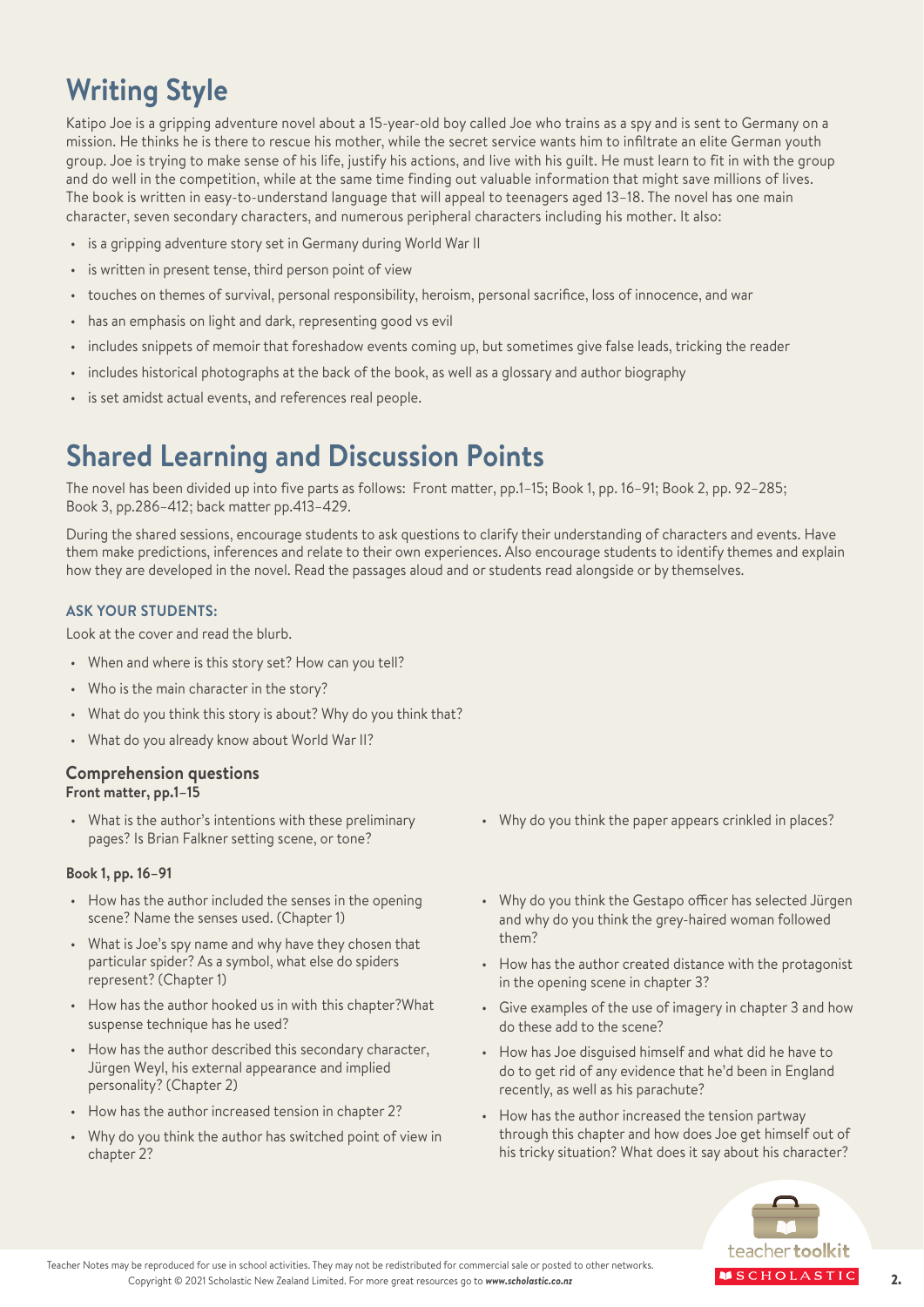- Why do you think Flannery is betraying his country by working as a spy for the enemy?
- Why is Joe so relieved when the Gestapo officer says "... like a swarm of insects." Discuss whether the man is in disguise or a real Gestapo agent. (Chapter 5)
- Why do you think Joe doesn't tell his contact about Foster?
- What is the mission Joe thinks he is on, and what is the

#### **Book 2, pp. 92–287**

- What sort of terminology has the author used to imply they are in a submarine? (Chapter 7)
- Why do you think Flannery is desperate to go to Ireland and not Germany? And why do you think the Germans have tricked him?
- Snippets of Joe's memoirs interspersed throughout the book give the reader clues. Why do you think the one on page 97 is crucial?
- Why has the author started chapter 8 with description? What does it do for the reader?
- What type of suspense is used in chapter 8? What does it make the reader do?
- Why do you think chapter 9 is so short? What does it do for the overall story and for the reader?
- The memoir before chapter 10 hints at a surprise. What do you think it is and why is it such a doozy?
- What terrible decision has Joe come to, and how do you think he'll do it without raising suspicion?
- What emotions has seeing his mother roused in Joe? How does this encourage the reader to connect with Joe more?
- What do you think is the purpose of the dinner scene in chapter 11?
- What word sparks intrigue and perhaps gives Joe an opportunity to deal with his Sophie problem?
- What does the memoir before chapter 12 hint at?
- Why does Joe climb out of his bedroom and what danger does it land him in? What else might he have done to get himself out of the situation? And what problems could his actions cause him?
- How does the scene description on page 161 let the reader know where they are and what situation they are in?
- What actions give an idea of Goebbels' character in chapter 13?
- Why does Joe not want to win the competition?
- Why does Joe not want to sit next to Sophie? What is a 'vegetablarian', and what is the significance of the last sentence ('And he must not name the lambs') with regard to Sophie?
- What subterfuge do the Nazis plan and what is Flannery's role in it? How do you think he will expose those plans to the British? (Chapter 15)

mission the spies have given him? Why did they dupe him and how has his life and Jürgen's life collided?

- What test does Joe pass and what does it say about his character? Why was Mathias testing him?
- What spy equipment has Joe been given and what do you think the British expect him to do with it in chapter 6?
- Joe is gathering information about the people around him. What clues has he gathered about Eve?
- Why do you think Göring, Himmler and Goebbels watch the candidates without smiling? What is the author implying?
- The discussion with Six in chapter 16 reveals a lot about the candidates' characters. But Sophie's earlier actions and her speech here are contradictory. Why do you think this is?
- Why do you think Sophie saves Joe? Is it because she doesn't know what he was really doing, or because she is saving him? Discuss how Sophie's character is quite complex and why.
- Examine Hannelore's possible motives in encouraging the other young people to leave the building, drink alcohol and go for a swim. What is she hinting at before they go for a swim?
- How does Sophie save herself? And what does she reveal about her beliefs? How does it change Joe's attitude towards her, and why does he still feel guilt at the end of chapter 17?
- What repercussions do you think Ernst's betrayal will have in chapter 18?
- How do you think Hannelore knows what the project really is, and why is she tipping Joe off?
- Who do you think has captured Joe at the end of chapter 18?
- Do you think Flannery is a triple agent or is he just using Joe to get the false Russian invasion plans to England? Explain your reasoning. (Chapter 19)
- Why does Joe make a point of telling his mother about Flannery?
- What do you think chapter 20 is preparing the candidates and the readers – for?
- The memoir note on page 270 prepares the reader for another beheading. Who do you predict it will be – friend or foe?
- What does Heike's poem mean, and what does it reveal about her and how the beheading has affected her?
- Why does Sophie loathe Joe, and why does this hurt him?
- Why do you think the author has used chapter 22 as a flashback?



Teacher Notes may be reproduced for use in school activities. They may not be redistributed for commercial sale or posted to other networks. Copyright © 2021 Scholastic New Zealand Limited. For more great resources go to *www.scholastic.co.nz* 3. **4 S C H O L A S T I C**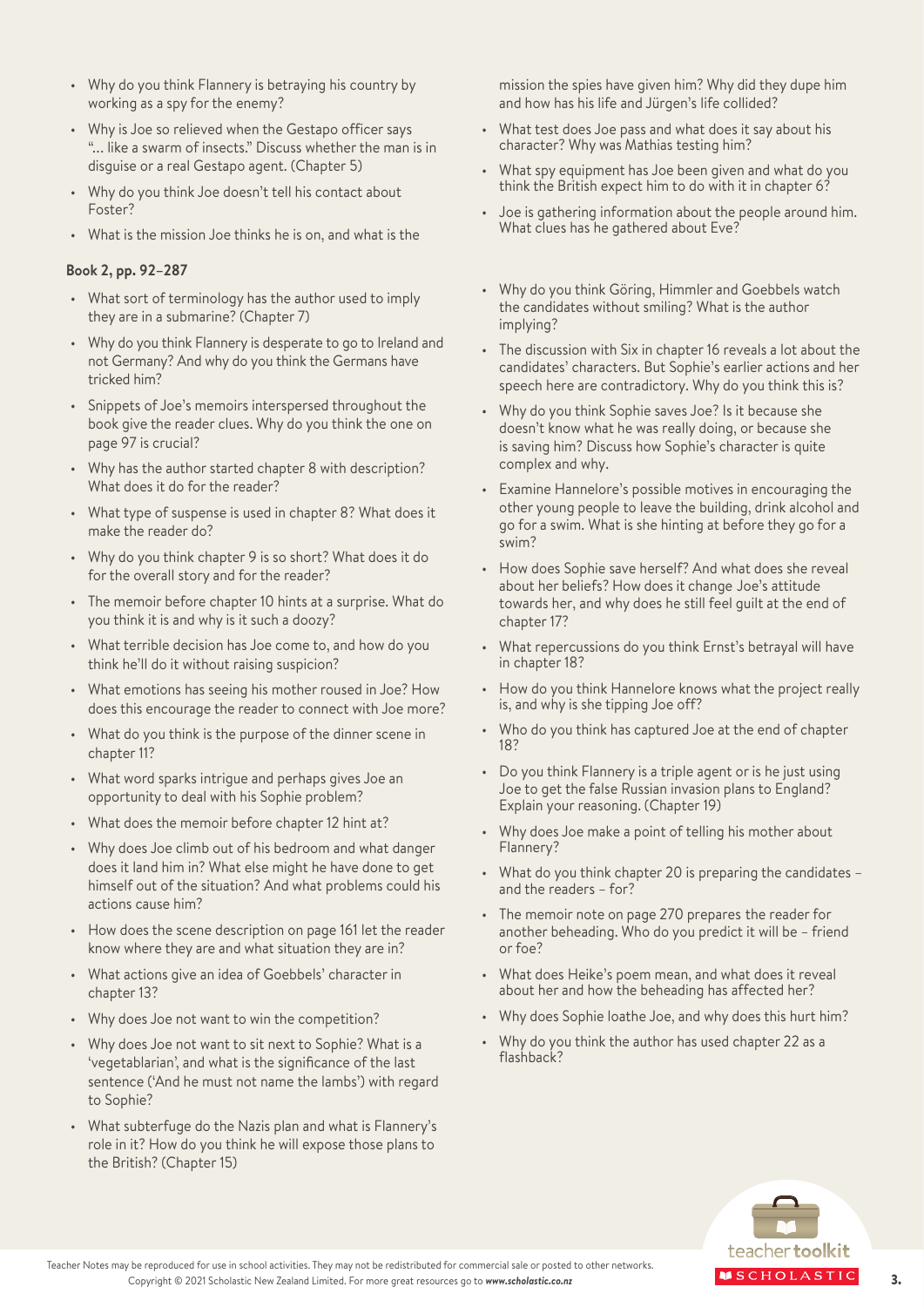#### **Book 3: pp. 286–412**

- How has the author slowed the pace of the story at the beginning of chapter 23, and why?
- What is the startling reveal that shocks Joe at Hitler's party? And who he choose as his partner?
- Why does Joe think Sophie is the best actress of them all? (Chapter 24)
- What do you think Hannelore's intentions are in chapter 24? And what does Joe feel about it?
- In what way has Brian Falkner upped the danger for Joe in chapter 25?
- What technique does the author use to convey information that there is a traitor close to Hitler in chapter 26?
- Why does Joe betray Hannelore in chapter 27 and what repercussions does it have?
- What does British intelligence send Joe to show him Flannery is lying? And what does that mean about his situation in Germany?
- Why does Karl beat up Joe in chapter 27?
- How does Joe place his mother in danger in chapter 28?
- Why does Joe go to Eva for help? What do you think he wants to tell the Gestapo? What would be his motives in betraying his mother? (Chapter 29)
- How is Joe feeling at the end of chapter 29?
- How does Joe try to salvage the situation for the Allies? And why would Hitler listen to a 15-year-old boy? (chapter 30)
- Why does Joe head towards the Gestapo office? What do you think he has planned? Or does he have no plan but a desperation to help his mother? Discuss.
- Describe how the author increases the tension in chapter 31, as he tries to escape Vogel. What techniques and language does he use?
- How have the Germans double-crossed Flannery this time? Why? (Chapter 32)
- What wordplay has the author used at the beginning of chapter 33 to set the scene?
- What is the climax in this chapter?
- At what point on the journey do you think Joe decided to return to Germany? What helped him make that decision?

#### **Back matter, pp. 413-429**

What is a glossary? Why is it needed in a book such as this?

Copy the photographs from the back of the book and place them around the classroom, without captions. Divide the class into groups and ask each group to look at one of the photos. Ask them to observe shapes, textures, the position of people and or objects, then write down what they see – without making any interpretation about what the picture is trying to say.

Next, ask the students, "What questions do you have about this picture that you would need to have answered before you can begin to interpret it?" Have students discuss their questions with their group to try to find some answers. Given the historical context and subject of the piece, ask students what they think is happening in the image, and who the people might be in the photographs. The students then discuss their interpretation with their group and support their view by referring to specific elements of the image and what they know about the history of the time. Also ask the students to reflect on why the author has chosen to include these photographs.

Afterwards, take a few moments to discuss with students how they experienced this process of analysing visual media. It will help them to respond more thoughtfully and critically to the images they encounter in a book.

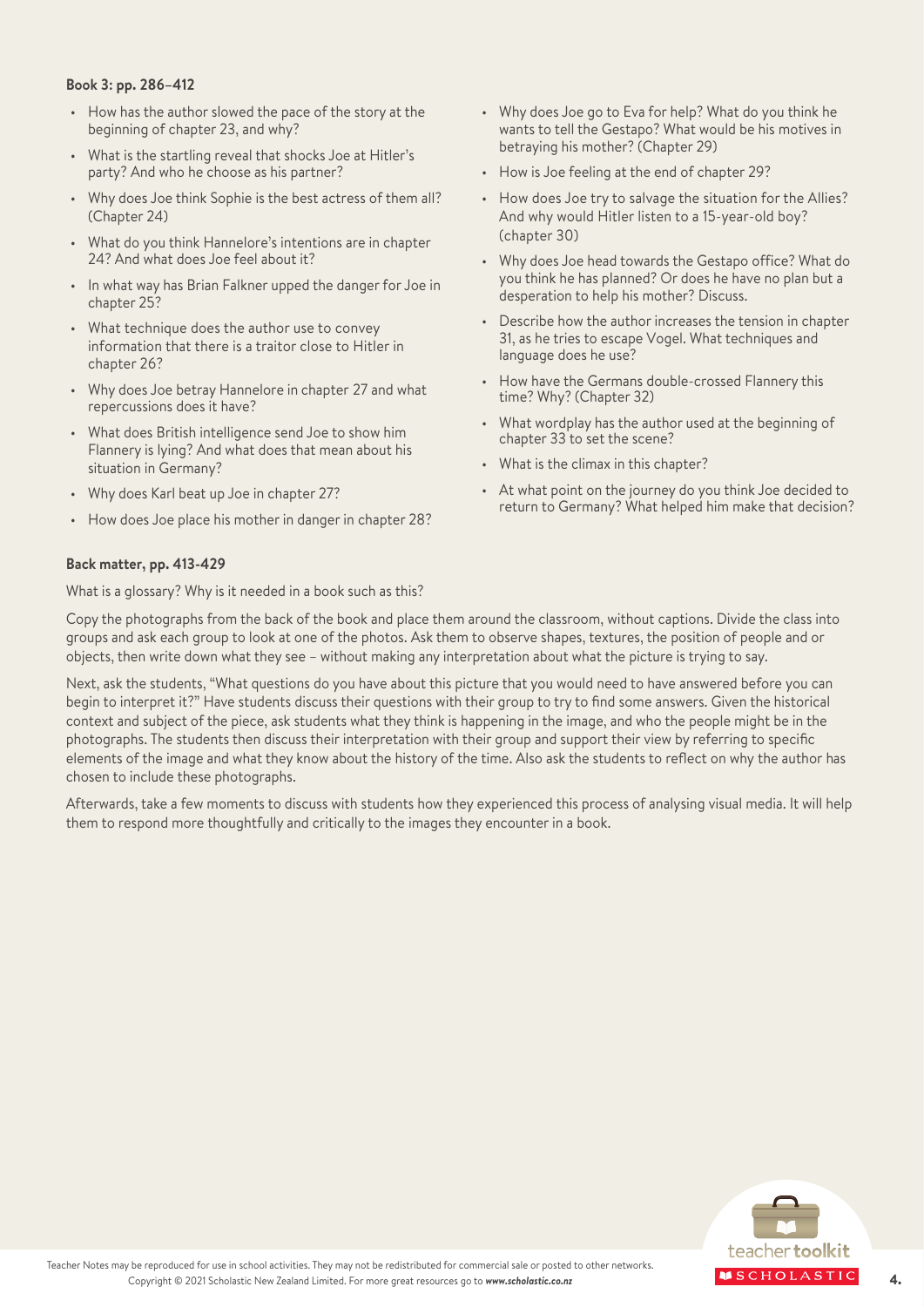## **Activities**

#### ACTIVITY 1: HISTORY MYSTERY

Ask the students to research what else was happening elsewhere during the time Joe was in Germany in 1941. What other battles was Germany involved in? Were the Allies winning or losing? What was happening in New Zealand during this time? What were the British doing?

Draw a timeline for World War II and use different coloured pens to show some of the incidents that Joe is involved in during that time.

#### ACTIVITY 2: ROLE PLAY

Ask the students to think about being sent on a mission in enemy territory. What would they feel before, during and after the mission? Ask the students to imagine they are in the belly of the plane when it has been hit. Encourage students to find a partner and ask them to role play the conversation they would have with Foster, the warplane crew member. Would they help him when he is hurt or, like the other crew member, would they focus on helping themselves? Then have students reverse roles so they can experience both point of views.

Reflection: Which role did they feel more confident playing? Ask them to explain to their partner why.

#### ACTIVITY 3: WHAT IF?

What if Joe did not go back to Germany after he got his mother to safety? Rewrite an outline of the ending with Joe escaping with his mother back to England.

#### ACTIVITY 4: CHARACTER CHART

Write a character chart for the seven Hitler Youth candidates. Find as many details in the story as you can that describe their external appearance as well as their internal characteristics.

| Character | Internal characteristics | <b>External characteristics</b> |
|-----------|--------------------------|---------------------------------|
| Karl      |                          |                                 |
| Ernst     |                          |                                 |
| Thomas    |                          |                                 |
| Heike     |                          |                                 |
| Gertrud   |                          |                                 |
| Sophie    |                          |                                 |
| Hannelore |                          |                                 |

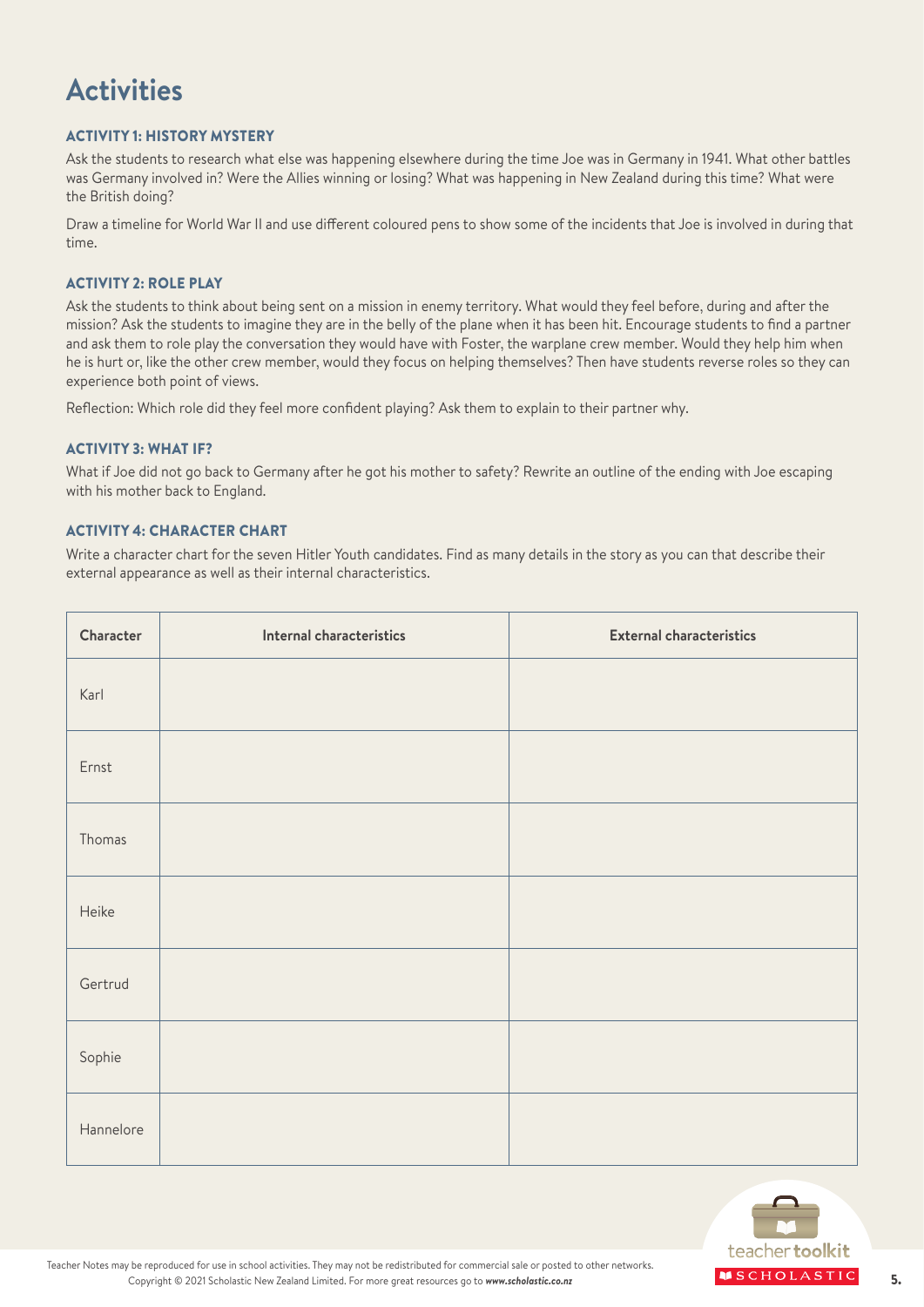#### ACTIVITY 5: LEADER SWAT

As a class, participate in a discussion around what makes a good leader. Write up the students' suggestions on the whiteboard.

What type of leaders are these people in the book: Joe, Karl, Hannelore, Hitler, Himmler? Eva?

Choose two of the leaders and compare and contrast them in a Venn diagram. In the outer circles, list their differences. In the intersecting circle, list their similarities.

#### **Venn Diagram**

Character Names:

#### **Use the Venn diagram to compare and contrast two characters and their leadership skills.**

| How they are alike |  |
|--------------------|--|
|                    |  |
|                    |  |
|                    |  |
|                    |  |
|                    |  |